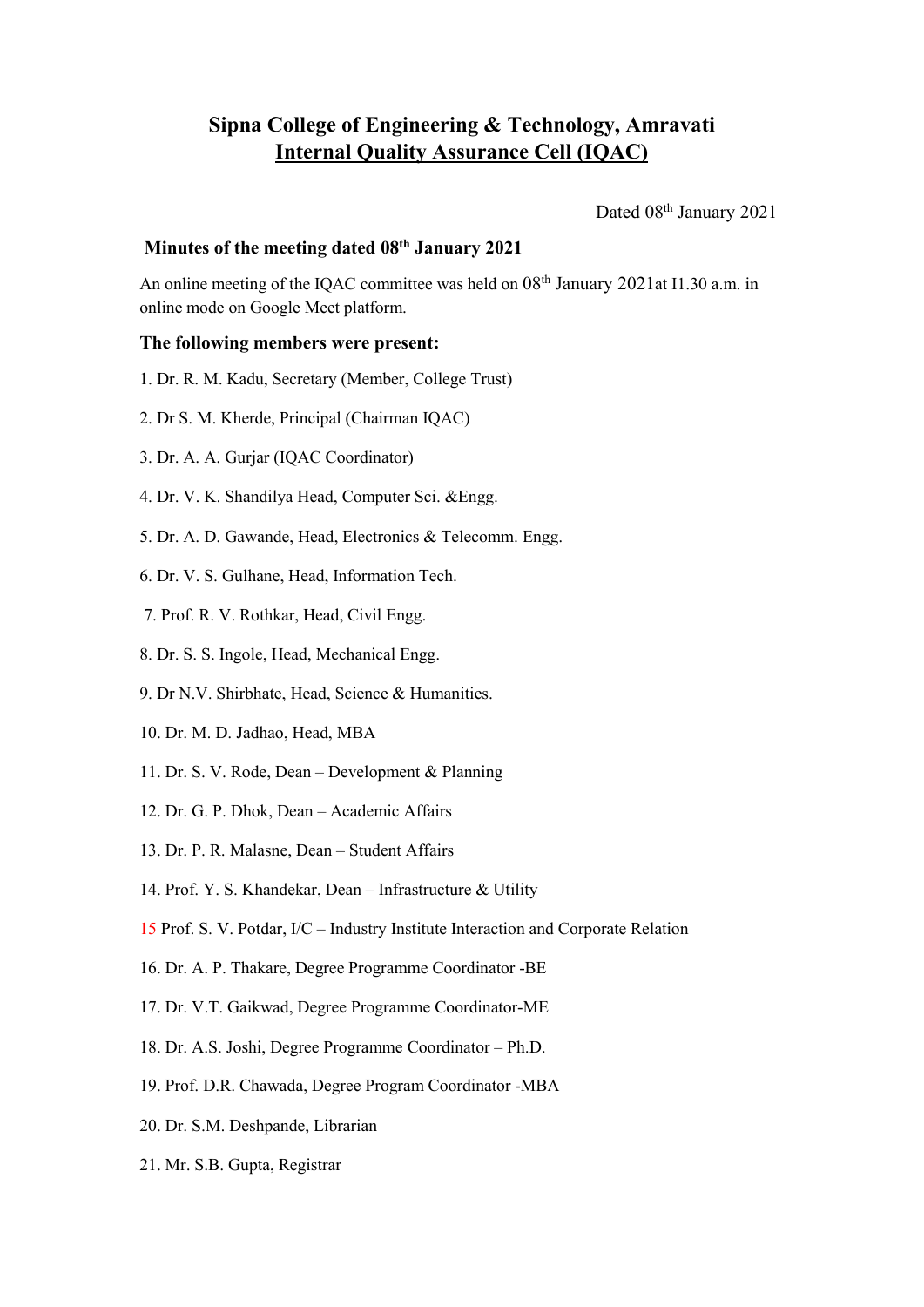22. Ms. Khyati P. Mehare, Student Representative

### **Agenda:**

- 1. To confirm the minutes of the last meeting.
- 2. Planning of Academic activities for Even semester of Academic Year 2020- 21.
- 3. To discuss about the Students Induction Program (SIP) of First year Students.
- 4. To discuss about the planning & conduction of schedule events: Yuvadin
- 5. Any other subject with permission of Chair.

#### **Following points were discussed:**

- i. The minutes of the last meeting were unanimously approved.
- ii. Dean Academics Dr. G. P. Dhok informed that the first sessional examination of higher classes has been conducted during 10<sup>th</sup> December 2020 to 14 th December 2020 on LMS platform. During the Sessional examination post session student Feedback of higher classes has been taken. He also informed about the commencement of session of higher classes of Even Semester of academic Year 2020-21 from 11<sup>th</sup> January 2021 and First Year Engg. Classes probably from 8<sup>th</sup> February 2021. All HOD's reported about successful conduction of online classes as per the Academic calendar.
- iii. Dr. A. P. Thakare, Degree Programme Coordinator -BE informed about the conduction of Students Induction Program for the FY students in online mode after completion of admission process. The probable date of Students Induction Program is 31st January 2021. He also informed all HOD's to prepare a short presentation highlighting the department and Dean – Student Affairs to prepare a presentation regarding Student Clubs activities in the institute.
- iv. Dr. P. R. Malasne, Dean Student Affairs briefed about the planning done for execution of Yuvadin in online mode on 12th January. On Swami Vivekanand birth anniversary, Sipna College of Engg and Tech organises "Yuvanand"to celebrate the event. He informed that the event is going to get conducted using virtual platform due to the pandemic Covid-19. Swami